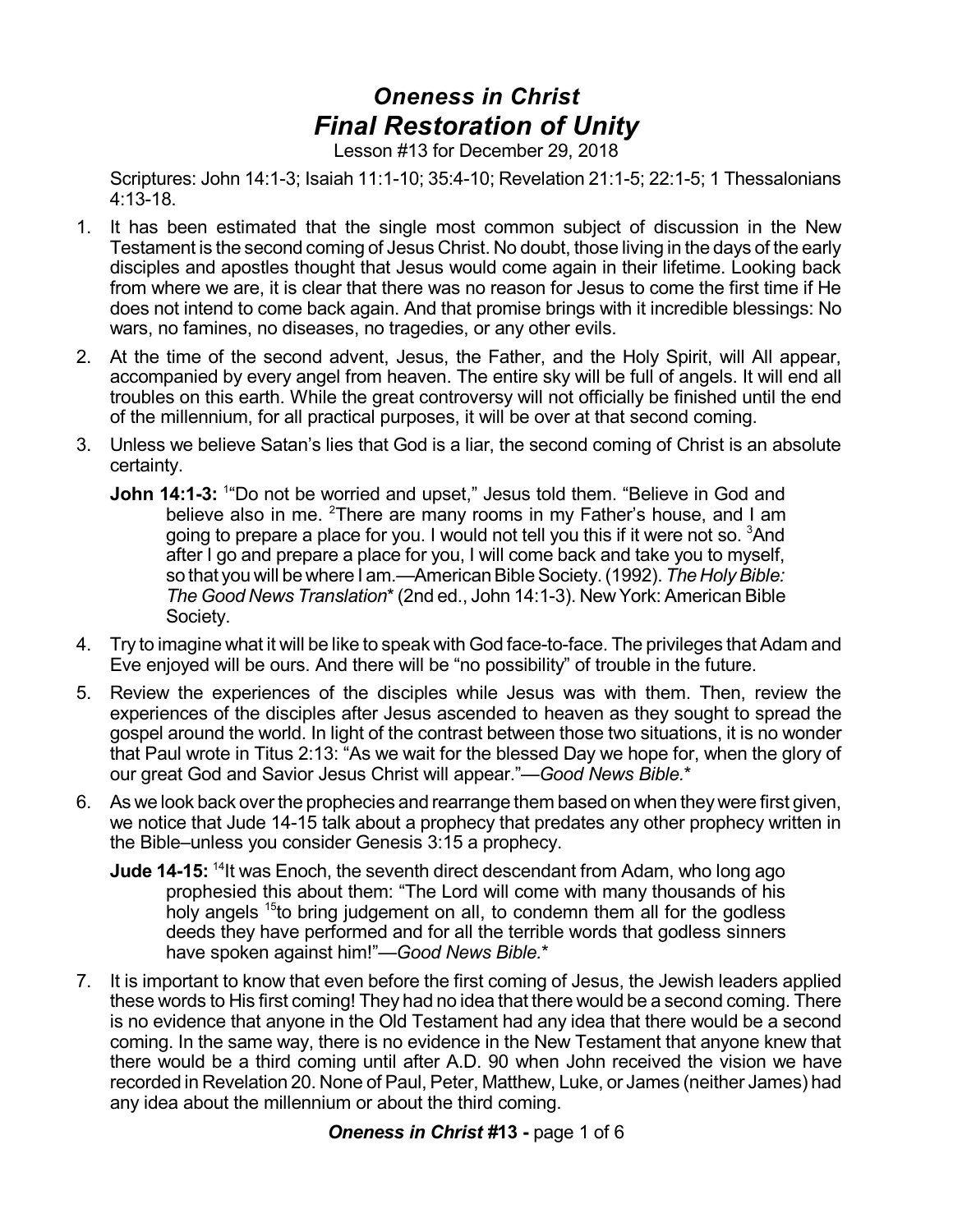- 8. Read Genesis 3:15; Micah 5:2; Isaiah 11:1; and Daniel 9:25-26. The first coming of Christ was clearly predicted in these verses. And it occurred just as predicted. The second coming is also clearly predicted in the New Testament. See Hebrews 9:26,28.
	- **Genesis 3:15**: "I will make you and the woman hate each other; her offspring and yours will always be enemies. Her offspring [singular] will crush your head, and you will bite her offspring's heel."—*Good News Bible.*\* [Content in brackets is added.]
- 9. Does the Devil have offspring? Or, was God talking about the serpent?
	- **Micah 5:2:** The LORD says, "Bethlehem Ephrathah, you are one of the smallest towns in Judah, but out of you I will bring a ruler for Israel, whose family line goes back to ancient times."—*Good News Bible.*\*
- 10. What does it mean to say "whose family line goes back to ancient times"?
- 11. A story is told about an elderly black preacher who was describing the encounter between Jesus at age 12 in the temple at Jerusalem and the Jewish leaders. (See Luke 2:46-47.) The pastor imagined himself hearing this question from one of the Jewish leaders: "Son, how old are you?" Jesus hesitated only briefly and then replied, "Well, on my mother's side, I am twelve years old; but, on My Father's side, I am older than time!"
- 12. In light of all that we are told about our future and the second coming, we recognize that the times will not be easy between now and then. But, we have the blessed hope that when Jesus arrives, the future for His faithful children will be beyond our wildest imaginations.
- 13. So, what do we know about the future home of the blessed? Read Isaiah 35:6-9.
- 14. The earliest accounts of man were of Adam and Eve living in harmony with angels and with God in the beautiful Garden of Eden. There was perfect harmony and trust among all present. But, unfortunately, the Devil demanded access to those new creatures. And so, in order to protect humans, God gave the Devil access to them *at only one tree*, allowing freedom of choice for Adam and Eve as well as freedom for the Devil to present his side. Unfortunately, Eve went there, was deceived by the serpent, ate the fruit, and offered it to Adam who also ate it. But, while the story of the fall recorded in Genesis 3 was a terrible disaster, the final chapters of the Bible–Revelation 21&22–teach us that this earth made new will be restored more beautifully even than the Garden of Eden.
- 15. It is very important for us to recognize that these new heavens and new earth are real places. We will know the people that we have known on this earth–those who are there. This will never be some kind of existence as is commonly portrayed in the popular press with people sitting on clouds and playing harps. There will be beautiful animals of all types living peacefully together. No animal will ever cause harm to any other animal, to any human being, or any angel. In fact, there will be no more crying and no more death.
	- **Revelation 21:1-4.** <sup>1</sup> Then I saw a new heaven and a new earth. The first heaven and the first earth disappeared, and the sea vanished.  $^{2}$ And I saw the Holy City, the newJerusalem, coming down out of heaven from God, prepared and ready, like a bride dressed to meet her husband. <sup>3</sup>I heard a loud voice speaking from the throne: "Now God's home is with human beings! He will live with them, and they shall be his people. God himself will be with them, and he will be their God. <sup>4</sup>He will wipe away all tears from their eyes. **There will be no more death, no more grief or crying or pain. The old things have disappeared**."—*Good News Bible*.\* [Bold type is added.]
- 16. Ellen White had some wonderful words to say about that future paradise.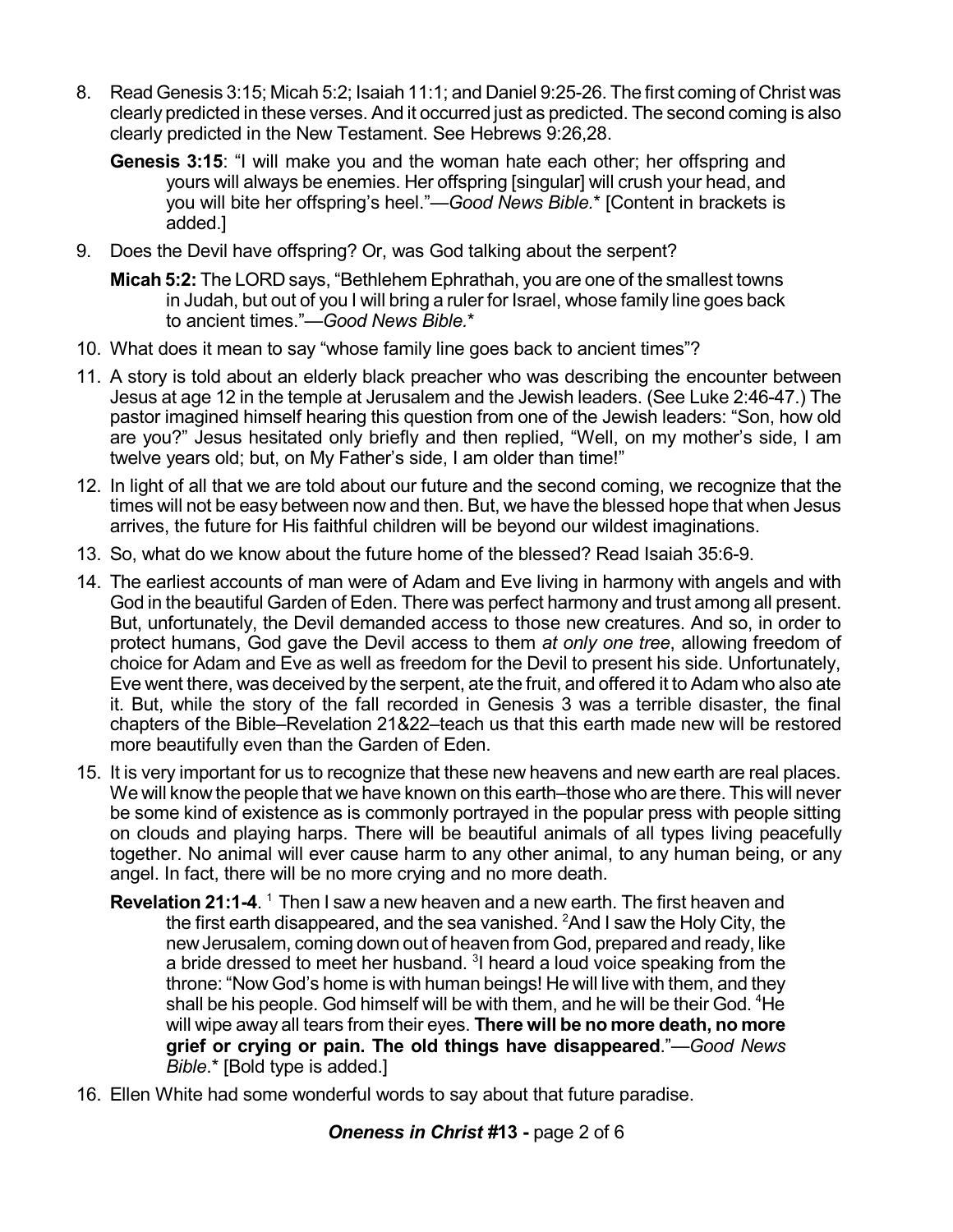As the years of eternity roll, they will bring richer and more glorious revelations of God and of Christ. As knowledge is progressive, so will love, reverence, and happiness increase. **The more men learn of God, the greater will be their admiration of His character**. As Jesus opens before them the riches of redemption and the amazing achievements in the great controversy with Satan, the hearts of the ransomed beat with a stronger devotion, and they sweep the harps of gold with a firmer hand: and ten thousand times ten thousand and thousands of thousands of voices unite to swell the mighty chorus of praise.—Ellen G. White, *Spirit of Prophecy*,\* Book 4, 492.1 (1884)*; The Story of Redemption*\* 432.3-433.0; *GC*\* 678.2*; DD*\* 62.4; *AG*\* 368.6; *Hvn*\* 191.1; *LDE*\* 305.1; *Mar*\* 373.3; *ML*\* 362.3; *TA*\* 299.1. [Bold type is added.]

- 17. The best part of that future kingdom is the fact that we will be able to get to know the Son, the Father, and the Holy Spirit. Remember that the basic characteristic of each one of Them is love. We need to practice that kind of *agape* love here so we can be prepared for what is coming there. Can you imagine, for example, a choir of 100,000 angels!
- 18. Read 1 Thessalonians 4:13-18. This is a brief but fairly detailed description of the actual events of the second coming. The righteous dead will arise at the sound of the voice of the Archangel, Michael–another name for Jesus Christ (Compare the above passage with John 5:25.)–and the angels will gather His elect from the four winds. Together with those who are righteous and still living on the earth, all will rise to join Jesus in the clouds. (Matthew 24:31)
- 19. Further details about what will happen at that point are found in 1 Corinthians 15:51-53.
	- **1 Corinthians 15:51-53**: 51–52 Listen to this secret truth: we shall not all die, but when the last trumpet sounds, we shall all be changed in an instant, as quickly as the blinking of an eye. For when the trumpet sounds, the **dead will be raised**, never to die again, and we shall all be changed. <sup>53</sup>For **what is mortal must be changed into what is immortal; what will die must be changed into what cannot die**.—*Good News Bible*.\* [Bold type is added.]
- 20. Imagine the wonderful experience of reuniting with those close friends and family who have passed on because of disease or age. When they arise, they will arise in a perfect, sinless condition.

Sin defaced and almost obliterated the divine image; but Christ came to restore that which had been lost. He will change our vile bodies and fashion them like unto His glorious body. The mortal, corruptible form, devoid of comeliness, once polluted with sin, becomes perfect, beautiful, and immortal. All blemishes and deformities are left in the grave. **Restored to the tree of life in the long-lost Eden, the redeemed will "grow up" (Malachi 4:2) to the full stature of the race in its primeval glory.** The last lingering traces of the curse of sin will be removed, and Christ's faithful ones will appear in "the beauty of the Lord our God," in mind and soul and body reflecting the perfect image of their Lord. Oh, wonderful redemption! long talked of, long hoped for, contemplated with eager anticipation, but never fully understood.—Ellen G. White, *The Great Controversy*\* 644.3; *Hvn*\* 135.2; *LDE*\* 289.3. [Bold type is added.]

- 21. And, of course, the question arises: What kind of bodies will we have? When Jesus returned to speak with the disciples on the evening of resurrection Sunday, He ate food. They were able to see Him and touch Him. He was real. (John 20:24-29) We will have bodies just like that when we are resurrected. But, these "spiritual bodies" will not be exactly like ours now.
- 22. Among nominal Christians and in the popular press, there have been great efforts to explain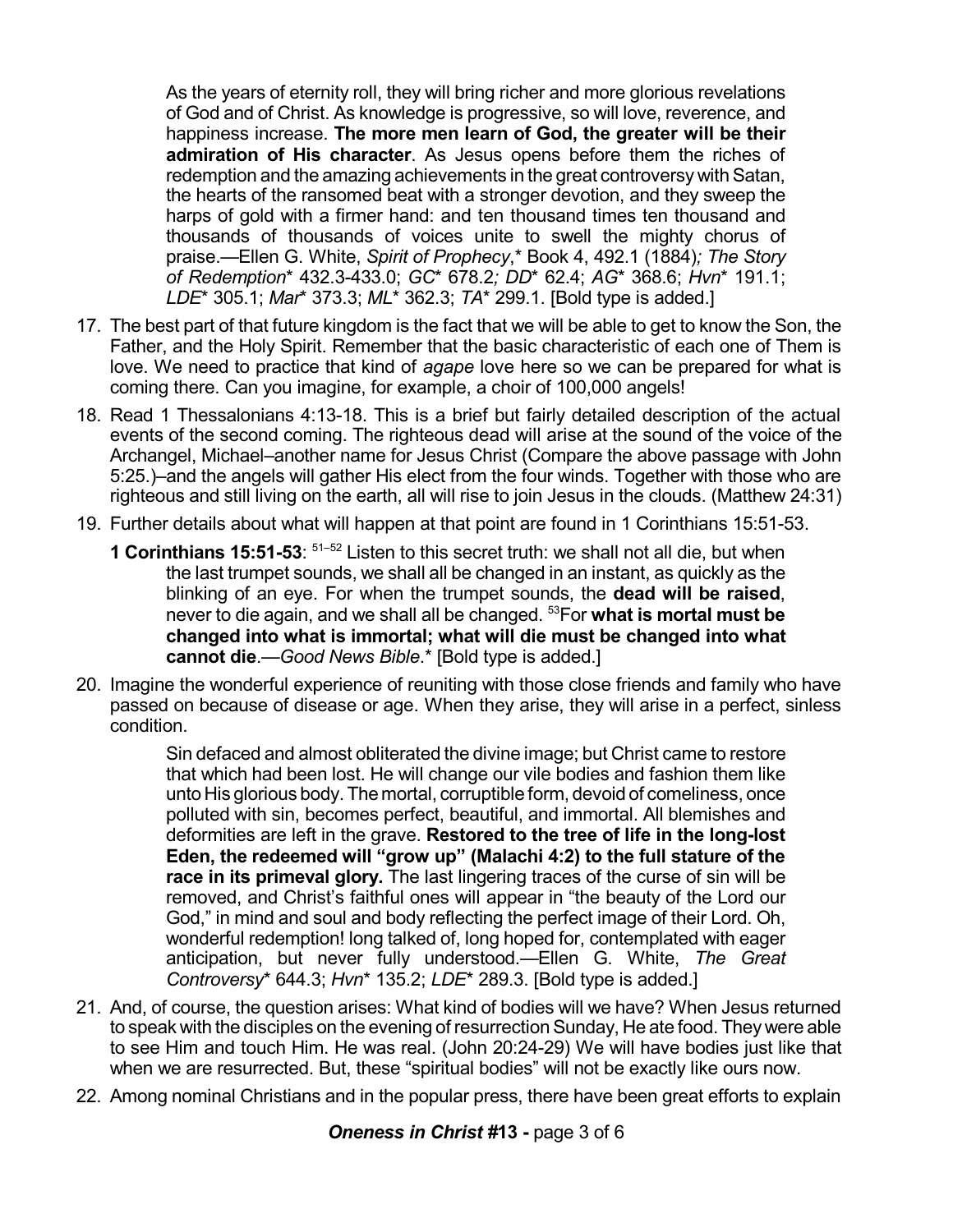away the miracles of the Bible as just natural events which happened to occur at key moments in time. But, the second coming of Christ is beyond any possibility of natural explanation; it will be supernatural in every respect–the resurrection of the dead and a sky full of shining angels.

- 23. Read Isaiah 65:17 and Revelation 21:1. There is no question about the fact that God is going to remake the heavens and the earth into forms which are beyond our wildest imagination.
- 24. Can we even imagine the city described in Revelation 21:2,9-27? Is the city a cube in shape? Or, is it just that the height of the city is in proportion to its length and width? Each one of us will apparently have a home within the city as well as another place outside the city where we can grow a garden or develop the property in whatever way we see fit.
- 25. Read Revelation 22:1-5. There is some kind of a river that flows out of the throne of God and down through the middle of the city street. On either side of that river is the trunk of a tree, and those two trunks unite together high in the air. The tree of life bears 12 kinds of fruit, one each month; and the fruit is for the healing of the nations.
- 26. Read Isaiah 66:23. Why do people come before the Lord once each month? Is it because the tree of life is about to bear a new kind of fruit? Is there only one tree of life? Or, are there multiple trees of life? Ezekiel seems to suggest that there are trees all along on each side of that river. (Ezekiel 47:7)
- 27. But, what is implied by *the healing of the nations*? There will be no sickness there; so, why do we need the leaves for healing?

" 'The healing of the nations' refers figuratively to the removal of all national and linguistic barriers and separation. . . . The leaves of the tree of life heal the breaches between nations. The nations are no longer 'gentiles' but are united into one family as the true people of God *([compare] Rev. 21:24-26)*. What Micah anticipated centuries earlier is now being fulfilled: 'Nation will not lift up sword against nation, and never again will they train for war. Each of them will sit under his vine and under his fig tree, with no one to make them afraid' *(Mic. 4:3-4; [compare] Isa. 2:4)*. There on the banks of the river of life the redeemed will 'invite his neighbor to sit' *(Zech. [3:]10)* with him under the tree of life. The curing quality of the leaves of the tree will heal all wounds—racial, ethnic, tribal, or linguistic—that have torn and divided humanity for ages."—Ranko Stefanovic, *Revelation of Jesus Christ: Commentary on the Book of Revelation*, p. 593.—[as quoted in *Adult Sabbath School Bible Study Guide*\* for Wednesday, December 26, including all brackets and italic type].

- 28. Read Isaiah 35:4-10 and Isaiah 66:21-24. Can you imagine a place like what is pictured in these passages? See 1Corinthians 2:9.
- 29. There are many new things described as being a part of that new kingdom. New things, a new song, a new name, even a new order of things. (Isaiah 42:9-10; 48:6; 43:19; 62:2; 65)
- 30. The curses that have rested upon on this earth as a result of sin–as described in Leviticus 26:14-17 and Deuteronomy 28:30–will be gone.

**There the redeemed shall know, even as also they are known. The loves and sympathies which God Himself has planted in the soul shall there find truest and sweetest exercise.** The pure communion with holy beings, the harmonious social life with the blessed angels and with the faithful ones of all ages who have washed their robes and made them white in the blood of the Lamb, the sacred ties that bind together "the whole family in heaven and earth" (Ephesians 3:15)—these help to constitute the happiness of the redeemed.—Ellen G. White, *The Great Controversy*\* 677.1. [Bold type is

*Oneness in Christ #***13 -** page 4 of 6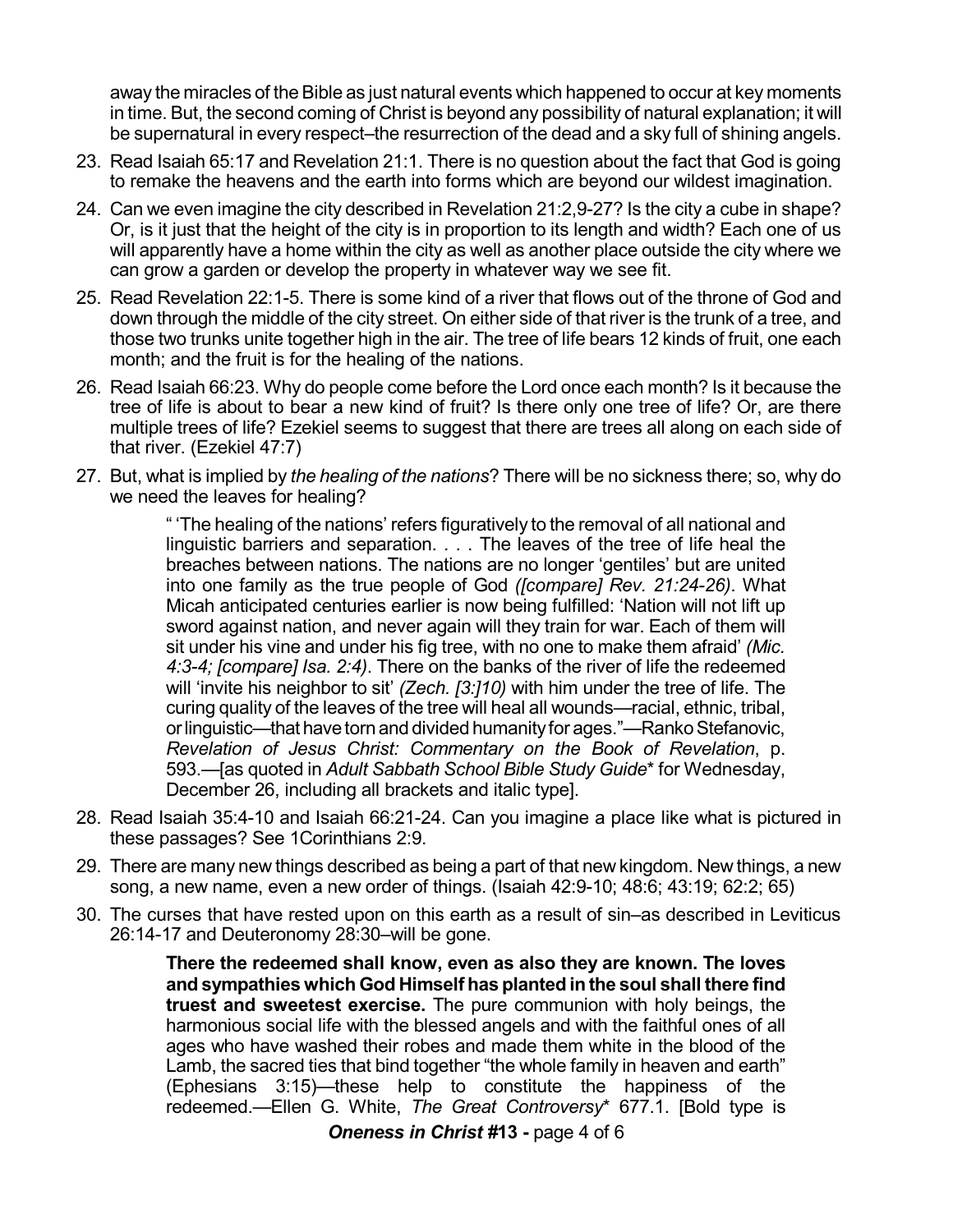## added.]

- 31. We live in a decaying world where everything is fleeting and temporary. Is it possible for us to even imagine a world where a flower–even though it is picked–will never fade?
	- **Revelation 14:13**: Then I heard a voice from heaven saying, "Write this: happy are those who from now on die in the service of the Lord!"

"Yes indeed!" answers the Spirit. "They will enjoy rest from their hard work, because the results of their service go with them."—*Good News Bible*.\*

- 32. Do these words puzzle you? This verse immediately follows the three angels' messages of Revelation 14:6-12. So, who will die after the giving of the three angels' messages? Are those of us who are living in the time of the giving of those three messages going to be treated in a special way in the future?
- 33. **The Special Resurrection:**

Graves are opened, and "many of them that sleep in the dust of the earth... awake, some to everlasting life, and some to shame and everlasting contempt." Daniel 12:2. **All who have died in the faith of the third angel's message come forth from the tomb glorified, to hear God's covenant of peace with those who have kept His law.** "They also which pierced Him" (Revelation 1:7), those that mocked and derided Christ's dying agonies, and the most violent opposers of His truth and His people, are raised to behold Him in His glory and to see the honor placed upon the loyal and obedient. —Ellen G. White, *The Great Controversy*\* 637.1; *DD*\* 47.1; *FLB*\* 182.4; *LDE*\* 271.2; *ML*\* 344.4. [Bold type is added.]

- 34. Seventh-day Adventists have chosen to include the word *adventist* in our name. Why did we do that? Is our understanding of the advent different in some way from that of other churches? People in some churches believe that we will be raptured. Others believe that there will be a millennium of peace with headquarters for Jesus in Jerusalem before the righteous are taken to heaven. Others believe that everyone will eventually turn to God and be saved. But, Seventh-day Adventists, accepting all that the Scripture says, believe that there will be seven final plagues and a time of terrible persecution before the second coming. At the second coming, the righteous will be taken to heaven, and the wicked will perish and be dead for one thousand years. Until the thousand years are over, Satan will be left to live on this earth with his angels to contemplate what they have accomplished.
- 35. Are you looking forward to the second coming? Why? Or, why not? See 2 Peter 3:10-13.
- 36. Have any of God's previous promises ever failed? While we recognize that some of His words were given in a conditional format and were not fulfilled because we or prior generations did not meet the conditions, God's promises about the second coming will never fail. God has nothing but the best possible plans for His faithful children.

**Isaiah 64:4:** No one has ever seen or heard of a God like you, who does such deeds for those who put their hope in him.—*Good News Bible*.\*

**1 Corinthians 2:9:** However, as the scripture says:

"What no one ever saw or heard,

what no one ever thought could happen,

is the very thing God prepared for those who love him."—*Good News Bible*.\*

37. Have you ever tried to describe heaven in the best way you can? What do you like most about your understanding of heaven? Do you look forward to meeting the prophets of the Old

*Oneness in Christ #***13 -** page 5 of 6